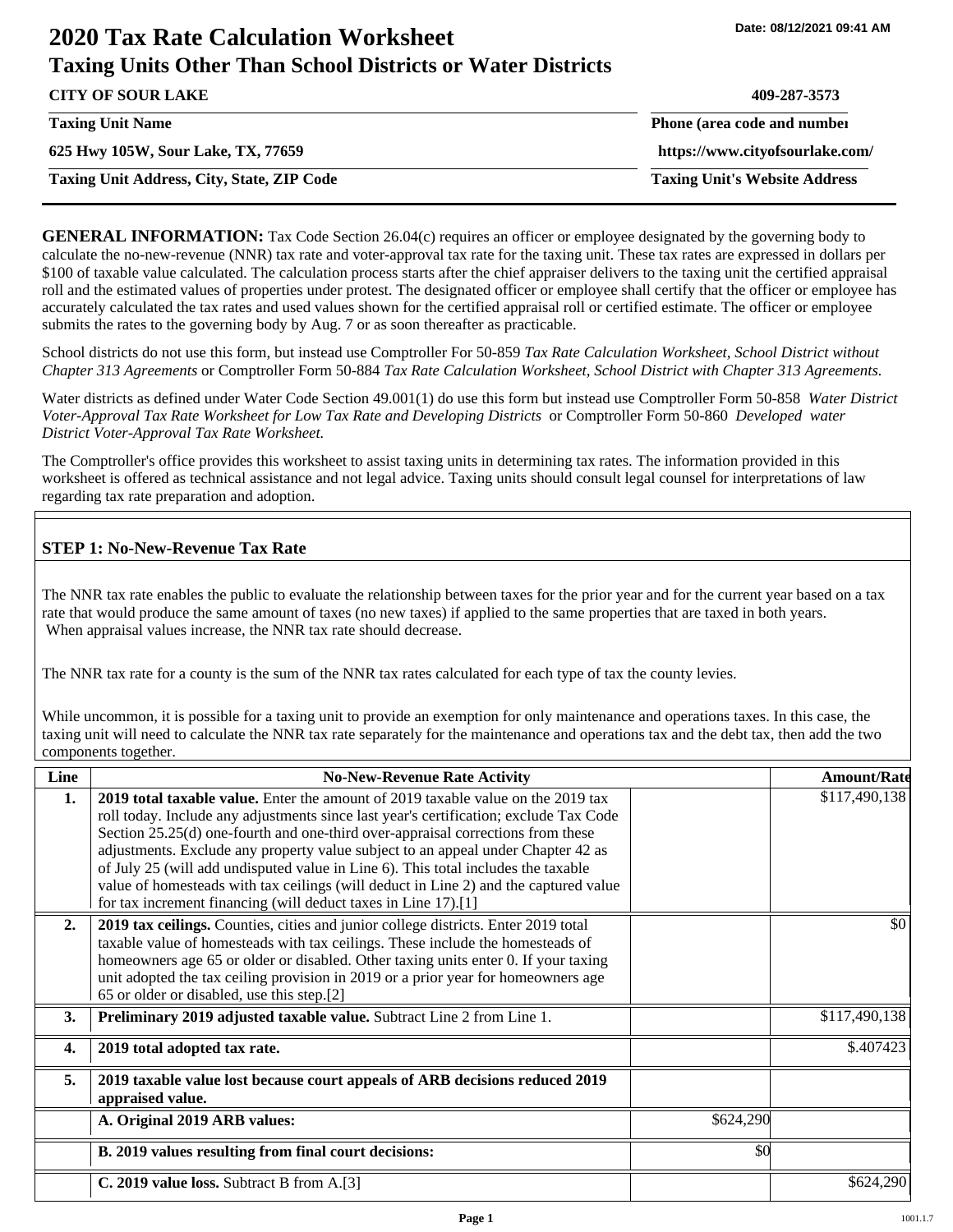| Line | <b>No-New-Revenue Rate Activity</b>                                                                                                                                                                                                                                                                                                                                                                                                                                                |               | <b>Amount/Rate</b> |
|------|------------------------------------------------------------------------------------------------------------------------------------------------------------------------------------------------------------------------------------------------------------------------------------------------------------------------------------------------------------------------------------------------------------------------------------------------------------------------------------|---------------|--------------------|
| 6.   | 2019 taxable value subject to an appeal under Chapter 42, as of July 25.                                                                                                                                                                                                                                                                                                                                                                                                           |               |                    |
|      | A. 2019 ARB certified value:                                                                                                                                                                                                                                                                                                                                                                                                                                                       | $\theta$      |                    |
|      | B. 2019 disputed value:                                                                                                                                                                                                                                                                                                                                                                                                                                                            | $\Omega$      |                    |
|      | C. 2019 undisputed value Subtract B from A.[4]                                                                                                                                                                                                                                                                                                                                                                                                                                     |               | $\theta$           |
| 7.   | 2019 Chapter 42-related adjusted values. Add Line 5 and 6                                                                                                                                                                                                                                                                                                                                                                                                                          |               | 624,290            |
| 8.   | 2019 taxable value, adjusted for court-ordered reductions. Add Lines 3 and 7                                                                                                                                                                                                                                                                                                                                                                                                       |               | \$118,114,428      |
| 9.   | 2019 taxable value of property in territory the taxing unit deannexed after Jan.<br>1, 2019. Enter the 2019 value of property in deannexed territory.[5]                                                                                                                                                                                                                                                                                                                           |               | \$0                |
| 10.  | 2019 taxable value lost because property first qualified for an exemption in<br>2020. If the taxing unit increased an original exemption, use the difference between<br>the original exempted amount and the increased exempted amount. Do not include<br>value lost due to freeport, goods-in-transit, temporary disaster exemptions. Note<br>that lowering the amount or percentage of an existing exemption in 2020 does not<br>create a new exemption or reduce taxable value. |               |                    |
|      | A. Absolute exemptions. Use 2019 market value:                                                                                                                                                                                                                                                                                                                                                                                                                                     | \$480         |                    |
|      | B. Partial exemptions. 2020 exemption amount or 2020 percentage exemption<br>times 2019 value:                                                                                                                                                                                                                                                                                                                                                                                     | \$110,000     |                    |
|      | C. Value loss. Add A and B.[6]                                                                                                                                                                                                                                                                                                                                                                                                                                                     |               | \$110,480          |
| 11.  | 2019 taxable value lost because property first qualified for agricultural<br>appraisal (1-d or 1-d-1), timber appraisal, recreational/scenic appraisal or<br>public access airport special appraisal in 2020. Use only properties that qualified<br>in 2020 for the first time; do not use properties that qualified in 2019.                                                                                                                                                      |               |                    |
|      | A. 2019 market value:                                                                                                                                                                                                                                                                                                                                                                                                                                                              | \$0           |                    |
|      | B. 2020 productivity or special appraised value:                                                                                                                                                                                                                                                                                                                                                                                                                                   | \$0           |                    |
|      | C. Value loss. Subtract B from A.[7]                                                                                                                                                                                                                                                                                                                                                                                                                                               |               | $\overline{50}$    |
| 12.  | Total adjustments for lost value. Add Lines 9, 10C and 11C.                                                                                                                                                                                                                                                                                                                                                                                                                        |               | \$110,480          |
| 13.  | Adjusted 2019 taxable value. Subtract Line 12 from Line 8                                                                                                                                                                                                                                                                                                                                                                                                                          |               | \$118,003,948      |
| 14.  | Adjusted 2019 total levy. Multiply Line 4 by Line 13 and divide by \$100                                                                                                                                                                                                                                                                                                                                                                                                           |               | \$480,775          |
| 15.  | Taxes refunded for years preceding tax year 2019. Enter the amount of taxes<br>refunded by the district for tax years preceding tax year 2019. Types of refunds<br>include court decisions, Tax Code Section 25.25(b) and (c) corrections and Tax<br>Code Section 31.11 payment errors. Do not include refunds for tax year 2019. This<br>line applies only to tax years preceding tax year 2019.[8]                                                                               |               | \$256              |
| 16.  | Taxes in tax increment financing (TIF) for tax year 2019 Enter the amount of<br>taxes paid into the tax increment fund for a reinvestment zone as agreed by the<br>taxing unit. If the taxing unit has no 2020 captured appraised value in Line 18D,<br>enter $0.9$ ]                                                                                                                                                                                                              |               | \$0                |
| 17.  | Adjusted 2019 levy with refunds and TIF adjustment. Add Lines 14, and 15,<br>subtract Line 16.[10]                                                                                                                                                                                                                                                                                                                                                                                 |               | \$481,031          |
| 18.  | Total 2020 taxable value on the 2020 certified appraisal roll today. This value<br>includes only certified values or certified estimate of values and includes the total<br>taxable value of homesteads with tax ceilings (will deduct in Line 20). These<br>homesteads include homeowners age 65 or older or disabled.[11]                                                                                                                                                        |               |                    |
|      | A. Certified values:                                                                                                                                                                                                                                                                                                                                                                                                                                                               | \$118,057,167 |                    |
|      | B. Counties: Include railroad rolling stock values certified by the Comptroller's<br>office.                                                                                                                                                                                                                                                                                                                                                                                       | \$0           |                    |
|      | C. Pollution control and energy storage system exemption: Deduct the value of<br>property exempted for the current tax year for the first time as pollution control or<br>energy storage system property                                                                                                                                                                                                                                                                           | \$0           |                    |
|      | D. Tax increment financing: Deduct the 2020 captured appraised value of<br>property taxable by a taxing unit in a tax increment financing zone for which the<br>2020 taxes will be deposited into the tax increment fund. Do not include any new                                                                                                                                                                                                                                   | \$0           |                    |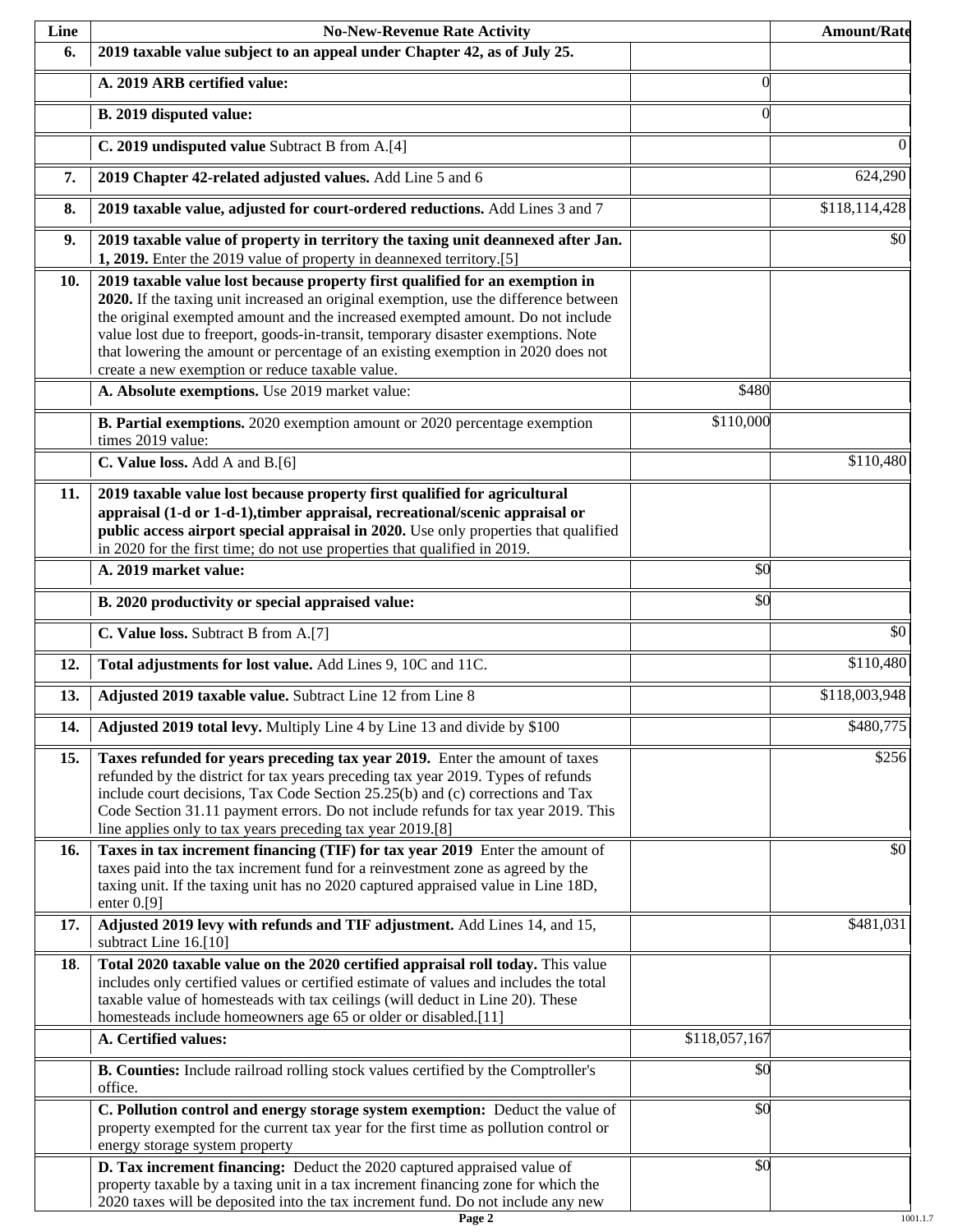| Line |                                                                                                                                                                                                                                                                                                                                                                                                                                                                                                                                                                                                                                                                                                                                                                                                                       | <b>No-New-Revenue Rate Activity</b> |     | <b>Amount/Rate</b> |
|------|-----------------------------------------------------------------------------------------------------------------------------------------------------------------------------------------------------------------------------------------------------------------------------------------------------------------------------------------------------------------------------------------------------------------------------------------------------------------------------------------------------------------------------------------------------------------------------------------------------------------------------------------------------------------------------------------------------------------------------------------------------------------------------------------------------------------------|-------------------------------------|-----|--------------------|
|      | property value that will be included in Line 23 below.[12]                                                                                                                                                                                                                                                                                                                                                                                                                                                                                                                                                                                                                                                                                                                                                            |                                     |     |                    |
|      | E. Total 2020 value Add A and B, then subtract C and D                                                                                                                                                                                                                                                                                                                                                                                                                                                                                                                                                                                                                                                                                                                                                                |                                     |     | \$118,057,167      |
| 19.  | Total value of properties under protest or not included on certified appraisal<br>roll.[13]                                                                                                                                                                                                                                                                                                                                                                                                                                                                                                                                                                                                                                                                                                                           |                                     |     |                    |
|      | A. 2020 taxable value of properties under protest The chief appraiser certifies a<br>list of properties still under ARB protest. The list shows the appraisal district's<br>value and the taxpayer's claimed value, if any, or an estimate of the value if the<br>taxpayer wins. For each of the properties under protest, use the lowest of these<br>values. Enter the total value under protest.[14]                                                                                                                                                                                                                                                                                                                                                                                                                |                                     | \$0 |                    |
|      | B. 2020 value of properties not under protest or included on certified appraisal<br>roll. The chief appraiser gives taxing units a list of those taxable properties that the<br>chief appraiser knows about but are not included in the appraisal roll certification.<br>These properties also are not on the list of properties that are still under protest. On<br>this list of properties, the chief appraiser includes the market value, appraised value<br>and exemptions for the preceding year and a reasonable estimate of the market<br>value, appraised value and exemptions for the current year. Use the lower market,<br>appraised or taxable value (as appropriate). Enter the total value of property not on<br>the certified roll.[15]<br>C. Total value under protest or not certified. Add A and B. |                                     | \$0 | \$0                |
| 20.  | 2020 tax ceilings. Counties, cities and junior colleges enter 2020 total taxable value<br>of homesteads with tax ceilings. These include the homesteads of homeowners age<br>65 or older or disabled. Other taxing units enter 0. If your taxing unit adopted the<br>tax ceiling provision in 2019 or a prior year for homeowners age 65 or older or                                                                                                                                                                                                                                                                                                                                                                                                                                                                  |                                     |     | \$0                |
| 21.  | disabled, use this step.[16]<br>2020 total taxable value. Add Lines 18E and 19C. Subtract Line 20C.[17]                                                                                                                                                                                                                                                                                                                                                                                                                                                                                                                                                                                                                                                                                                               |                                     |     | \$118,057,167      |
|      |                                                                                                                                                                                                                                                                                                                                                                                                                                                                                                                                                                                                                                                                                                                                                                                                                       |                                     |     |                    |
| 22.  | Total 2020 taxable value of properties in territory annexed after Jan. 1, 2019.<br>Include both real and personal property. Enter the 2020 value of property in<br>territory annexed.[18]                                                                                                                                                                                                                                                                                                                                                                                                                                                                                                                                                                                                                             |                                     |     | \$0                |
| 23.  | Total 2020 taxable value of new improvements and new personal property<br>located in new improvements. New means the item was not on the appraisal roll in<br>2019. An improvement is a building, structure, fixture or fence erected on or affixed<br>to land. New additions to existing improvements may be included if the appraised<br>value can be determined. New personal property in a new improvement must have<br>been brought into the taxing unit after Jan. 1, 2019 and be located in a new<br>improvement. New improvements <b>do</b> include property on which a tax abatement<br>agreement has expired for 2020.[19]                                                                                                                                                                                  |                                     |     | \$1,732,780        |
| 24.  | Total adjustments to the 2020 taxable value. Add Lines 22 and 23.                                                                                                                                                                                                                                                                                                                                                                                                                                                                                                                                                                                                                                                                                                                                                     |                                     |     | \$1,732,780        |
| 25.  | Adjusted 2020 taxable value. Subtract Line 24 from Line 21.                                                                                                                                                                                                                                                                                                                                                                                                                                                                                                                                                                                                                                                                                                                                                           |                                     |     | \$116,324,387      |
| 26.  | 2020 NNR tax rate. Divide Line 17 by Line 25 and multiply by \$100.[20]                                                                                                                                                                                                                                                                                                                                                                                                                                                                                                                                                                                                                                                                                                                                               |                                     |     | \$.413525 / \$100  |
| 27.  | <b>COUNTIES ONLY.</b> Add together the NNR tax rates for each type of tax the<br>county levies. The total is the 2020 county NNR tax rate.[21]                                                                                                                                                                                                                                                                                                                                                                                                                                                                                                                                                                                                                                                                        |                                     |     |                    |
|      | [1]Tex. Tax Code Section                                                                                                                                                                                                                                                                                                                                                                                                                                                                                                                                                                                                                                                                                                                                                                                              | [2] Tex. Tax Code Section           |     |                    |
|      | [3]Tex. Tax Code Section                                                                                                                                                                                                                                                                                                                                                                                                                                                                                                                                                                                                                                                                                                                                                                                              | [4] Tex. Tax Code Section           |     |                    |
|      | [5] Tex. Tax Code Section                                                                                                                                                                                                                                                                                                                                                                                                                                                                                                                                                                                                                                                                                                                                                                                             | [6]Tex. Tax Code Section            |     |                    |
|      | [7] Tex. Tax Code Section                                                                                                                                                                                                                                                                                                                                                                                                                                                                                                                                                                                                                                                                                                                                                                                             | [8] Tex. Tax Code Section           |     |                    |
|      | [9]Tex. Tax Code Section                                                                                                                                                                                                                                                                                                                                                                                                                                                                                                                                                                                                                                                                                                                                                                                              | [10]Tex. Tax Code Section           |     |                    |
|      | [11] Tex. Tax Code Section                                                                                                                                                                                                                                                                                                                                                                                                                                                                                                                                                                                                                                                                                                                                                                                            | [12] Tex. Tax Code Section          |     |                    |
|      | [13] Tex. Tax Code Section                                                                                                                                                                                                                                                                                                                                                                                                                                                                                                                                                                                                                                                                                                                                                                                            | [14] Tex. Tax Code Section          |     |                    |
|      | [15] Tex. Tax Code Section                                                                                                                                                                                                                                                                                                                                                                                                                                                                                                                                                                                                                                                                                                                                                                                            | [16] Tex. Tax Code Section          |     |                    |
|      | [17] Tex. Tax Code Section                                                                                                                                                                                                                                                                                                                                                                                                                                                                                                                                                                                                                                                                                                                                                                                            | [18] Tex. Tax Code Section          |     |                    |
|      | [19]Tex. Tax Code Section                                                                                                                                                                                                                                                                                                                                                                                                                                                                                                                                                                                                                                                                                                                                                                                             | [20]Tex. Tax Code Section           |     |                    |

**[21]Tex. Tax Code Section**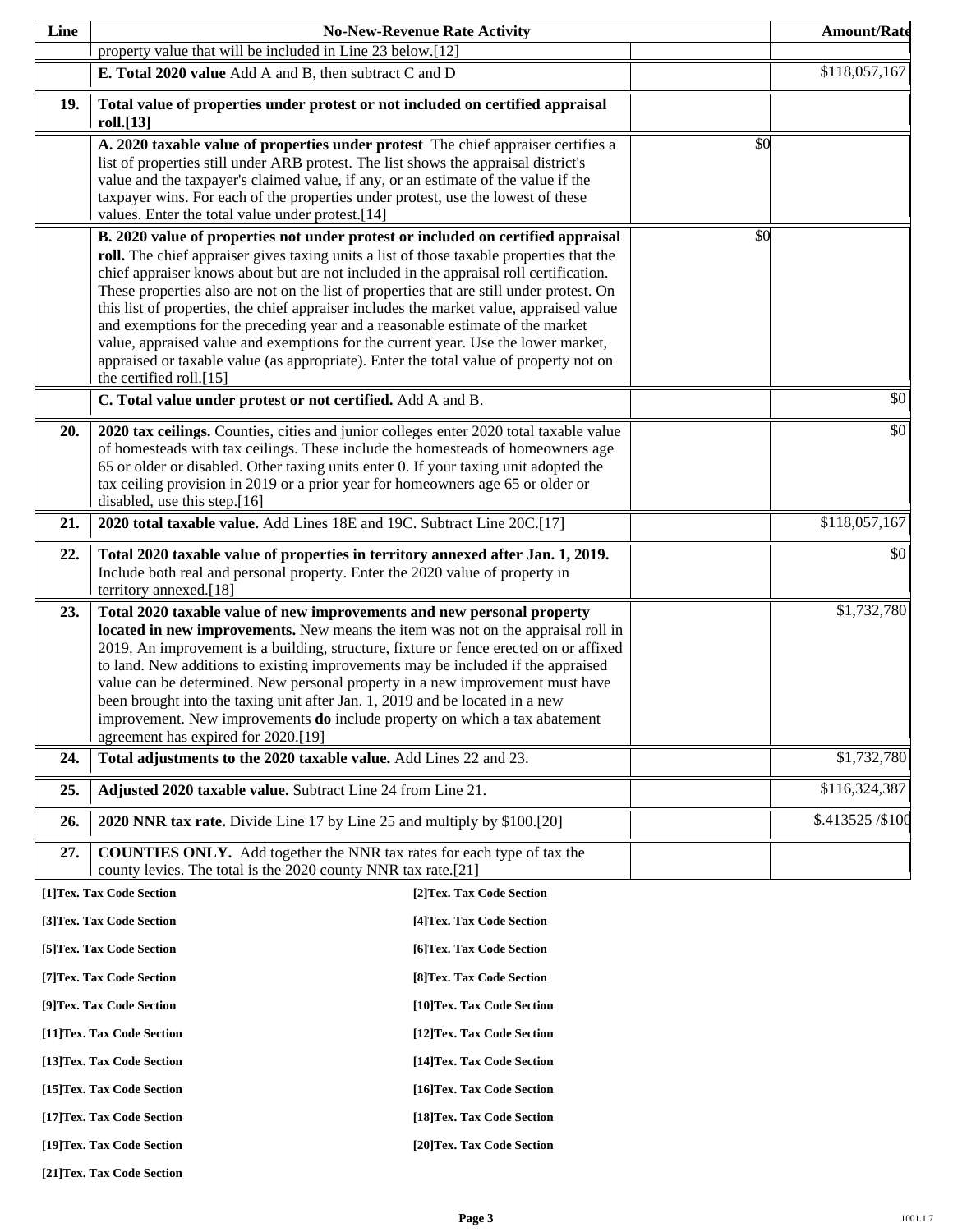## STEP 2: Voter-Approval Tax Rate

The voter-approval tax rate is the highest tax rate that a taxing unit may adopt without holding an election to seek voter approval of the rate. The voter-approval tax rate is split into two separate rates:

1. **Maintenance and Operations (M&O) Tax Rate:** The M&O portion is the tax rate that is needed to raise the same amount of taxes that the taxing unit levied in the prior year plus the applicable percentage allowed by law. This rate accounts for such things as salaries, utilities and day-to-day operations.

2. **Debt Rate:** The debt rate includes the debt service necessary to pay the taxing unit's debt payments in the coming year. This rate accounts for principal and interest on bonds and other debt secured by property tax revenue.

The voter-approval tax rate for a county is the sum of the voter-approval tax rates calculated for each type of tax the county levies. In most cases the voter-approval tax rate exceeds the no-new-revenue tax rate, but occasionally decreases in a taxing unit's debt service will cause the NNR tax rate to be higher than the voter-approval tax rate.

| Line | <b>Voter Approval Tax Rate Activity</b>                                                                                                                                                                                                                                                                                                                                                                                                                                                                                                                                                                                                                                        |          | <b>Amount/Rate</b> |
|------|--------------------------------------------------------------------------------------------------------------------------------------------------------------------------------------------------------------------------------------------------------------------------------------------------------------------------------------------------------------------------------------------------------------------------------------------------------------------------------------------------------------------------------------------------------------------------------------------------------------------------------------------------------------------------------|----------|--------------------|
| 28.  | 2019 M&O tax rate. Enter the 2019 M&O tax rate.                                                                                                                                                                                                                                                                                                                                                                                                                                                                                                                                                                                                                                |          | \$.372401          |
| 29.  | 2019 taxable value, adjusted for actual and potential court-ordered<br>adjustments. Enter the amount in Line 8 of the No-New-Revenue Tax Rate<br>Worksheet.                                                                                                                                                                                                                                                                                                                                                                                                                                                                                                                    |          | 118,114,428        |
| 30.  | Total 2019 M&O levy. Multiply Line 28 by Line 29 and divide by 100.                                                                                                                                                                                                                                                                                                                                                                                                                                                                                                                                                                                                            |          | 439,859            |
| 31.  | Adjusted 2019 levy for calculating NNR M&O rate.                                                                                                                                                                                                                                                                                                                                                                                                                                                                                                                                                                                                                               |          |                    |
|      | A. 2019 sales tax specifically to reduce property taxes. For cities, counties and<br>hospital districts, enter the amount of additional sales tax collected and spent on<br>M&O expenses in 2019, if any. Other taxing units, enter 0. Counties must exclude<br>any amount that was spent for economic development grants from the amount of<br>sales tax spent.                                                                                                                                                                                                                                                                                                               | 232,209  |                    |
|      | B. M&O taxes refunded for years preceding tax year 2019. Enter the amount of<br>M&O taxes refunded in the preceding year for taxes before that year. Types of<br>refunds include court decisions, Tax Code Section 25.25(b) and (c) corrections and<br>Tax Code Section 31.11 payment errors. Do not include refunds for tax year 2019.<br>This line applies only to tax years preceding tax year 2019.                                                                                                                                                                                                                                                                        | 234      |                    |
|      | C. 2019 taxes in TIF: Enter the amount of taxes paid into the tax increment fund<br>for a reinvestment zone as agreed by the taxing unit. If the taxing unit has no 2020<br>captured appraised value in Line 18D, enter 0.                                                                                                                                                                                                                                                                                                                                                                                                                                                     | $\theta$ |                    |
|      | D. 2019 transferred function: If discontinuing all of a department, function or<br>activity and transferring it to another taxing unit by written contract, enter the<br>amount spent by the taxing unit discontinuing the function in the 12 months<br>preceding the month of this calculation. If the taxing unit did not operate this<br>function for this 12-month period, use the amount spent in the last full fiscal year in<br>which the taxing unit operated the function. The taxing unit discontinuing the<br>function will subtract this amount in E below. The taxing unit receiving the function<br>will add this amount in E below. Other taxing units enter 0. | $\left($ |                    |
|      | E. 2019 M&O levy adjustments. Add A and B, then subtract C. For taxing unit<br>with D, subtract if discontinuing function and add if receiving function                                                                                                                                                                                                                                                                                                                                                                                                                                                                                                                        | 232,443  |                    |
|      | F. Add Line 30 to 31E.                                                                                                                                                                                                                                                                                                                                                                                                                                                                                                                                                                                                                                                         |          | 672,302            |
| 32.  | Adjusted 2020 taxable value. Enter the amount in Line 25 of the No-New-<br>Revenue Tax Rate Worksheet.                                                                                                                                                                                                                                                                                                                                                                                                                                                                                                                                                                         |          | 116,324,387        |
| 33.  | 2020 NNR M&O rate (unadjusted) Divide Line 31F by Line 32 and multiply by<br>\$100.                                                                                                                                                                                                                                                                                                                                                                                                                                                                                                                                                                                            |          | 0.577954           |
| 34.  | Rate adjustment for state criminal justice mandate.[23]                                                                                                                                                                                                                                                                                                                                                                                                                                                                                                                                                                                                                        |          |                    |
|      | A. 2020 state criminal justice mandate. Enter the amount spent by a county in the<br>previous 12 months providing for the maintenance and operation cost of keeping<br>inmates in county-paid facilities after they have been sentenced. Do not include any<br>state reimbursement received by the county for the same purpose.                                                                                                                                                                                                                                                                                                                                                | $\theta$ |                    |
|      | B. 2019 state criminal justice mandate Enter the amount spent by a county in the<br>12 months prior to the previous 12 months providing for the maintenance and<br>operation cost of keeping inmates in county-paid facilities after they have been<br>sentenced. Do not include any state reimbursement received by the county for the<br>same purpose. Enter zero if this is the first time the mandate applies                                                                                                                                                                                                                                                              | $\Omega$ |                    |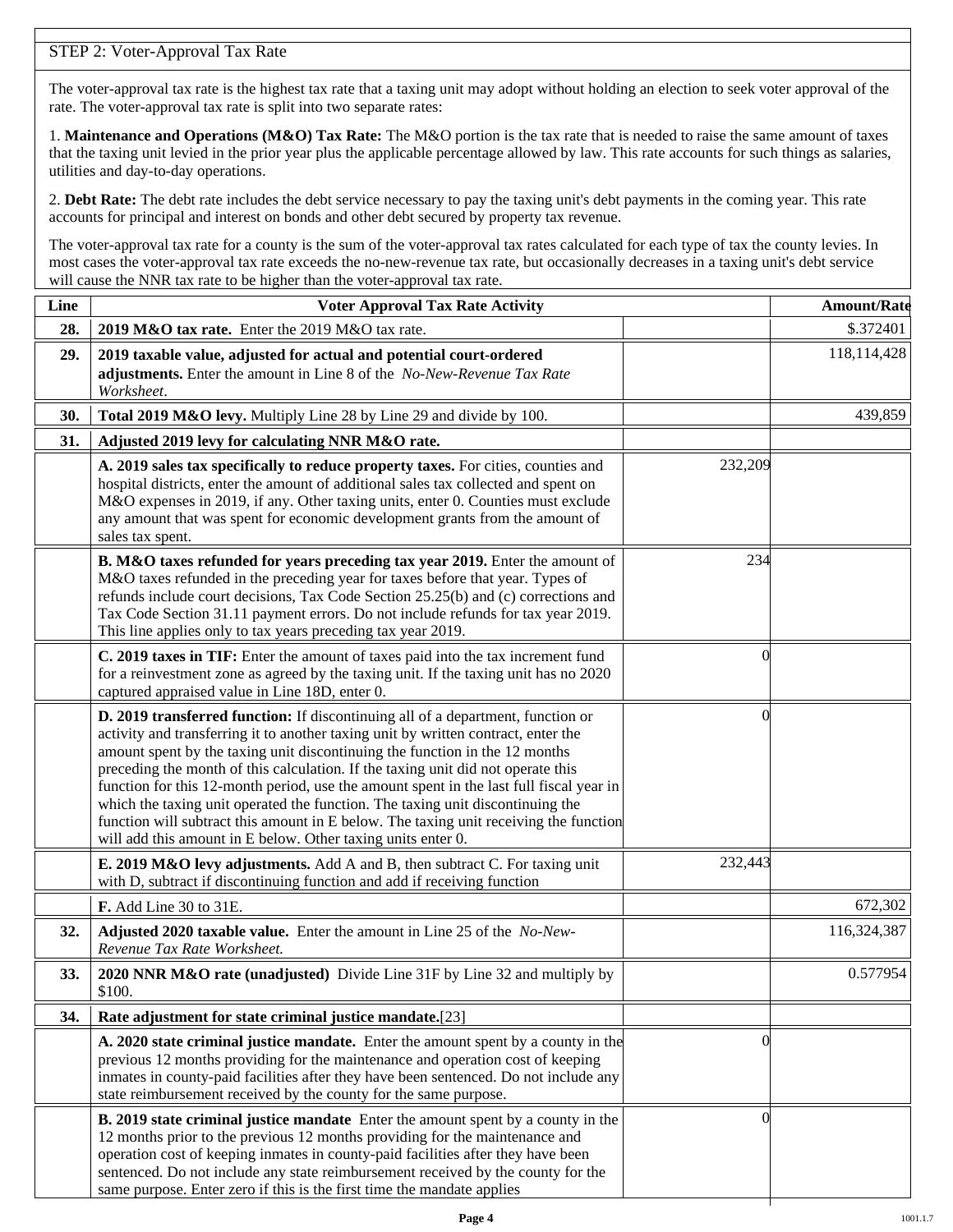| Line | <b>Voter Approval Tax Rate Activity</b>                                                                                                                                                                                                                                                                                                                                                                                                                                                                                                                                                                                                                                                                                                                                                                                                                                                                                                                                                                                                                                      |          | <b>Amount/Rate</b> |
|------|------------------------------------------------------------------------------------------------------------------------------------------------------------------------------------------------------------------------------------------------------------------------------------------------------------------------------------------------------------------------------------------------------------------------------------------------------------------------------------------------------------------------------------------------------------------------------------------------------------------------------------------------------------------------------------------------------------------------------------------------------------------------------------------------------------------------------------------------------------------------------------------------------------------------------------------------------------------------------------------------------------------------------------------------------------------------------|----------|--------------------|
|      | C. Subtract B from A and divide by Line 32 and multiply by \$100                                                                                                                                                                                                                                                                                                                                                                                                                                                                                                                                                                                                                                                                                                                                                                                                                                                                                                                                                                                                             | 0.000000 |                    |
|      | <b>D.</b> Enter the rate calculated in C. If not applicable, enter 0.                                                                                                                                                                                                                                                                                                                                                                                                                                                                                                                                                                                                                                                                                                                                                                                                                                                                                                                                                                                                        |          | 0.000000           |
| 35.  | Rate adjustment for indigent health care expenditures[24]                                                                                                                                                                                                                                                                                                                                                                                                                                                                                                                                                                                                                                                                                                                                                                                                                                                                                                                                                                                                                    |          |                    |
|      | A. 2020 indigent health care expenditures Enter the amount paid by a taxing unit<br>providing for the maintenance and operation cost of providing indigent health care<br>for the period beginning on July 1, 2019 and ending on June 30, 2020, less any state<br>assistance received for the same purpose                                                                                                                                                                                                                                                                                                                                                                                                                                                                                                                                                                                                                                                                                                                                                                   | ſ        |                    |
|      | B. 2019 indigent health care expenditures Enter the amount paid by a taxing unit<br>providing for the maintenance and operation cost of providing indigent health care<br>for the period beginning on July 1, 2018 and ending on June 30, 2019, less any state<br>assistance received for the same purpose                                                                                                                                                                                                                                                                                                                                                                                                                                                                                                                                                                                                                                                                                                                                                                   | 0        |                    |
|      | C. Subtract B from A and divide by Line 32 and multiply by \$100                                                                                                                                                                                                                                                                                                                                                                                                                                                                                                                                                                                                                                                                                                                                                                                                                                                                                                                                                                                                             | 0.000000 |                    |
|      | <b>D.</b> Enter the rate calculated in C. If not applicable, enter 0.                                                                                                                                                                                                                                                                                                                                                                                                                                                                                                                                                                                                                                                                                                                                                                                                                                                                                                                                                                                                        |          | 0.000000           |
| 36.  | Rate adjustment for county indigent defense compensation.[25]                                                                                                                                                                                                                                                                                                                                                                                                                                                                                                                                                                                                                                                                                                                                                                                                                                                                                                                                                                                                                |          |                    |
|      | A. 2020 indigent defense compensation expenditures. Enter the amount paid by<br>a county to provide appointed counsel for indigent individuals for the period<br>beginning on July 1, 2019 and ending on June 30, 2020, less any state grants<br>received by the county for the same purpose                                                                                                                                                                                                                                                                                                                                                                                                                                                                                                                                                                                                                                                                                                                                                                                 | 0        |                    |
|      | B. 2019 indigent defense compensation expenditures. Enter the amount paid by a<br>county to provide appointed counsel for indigent individuals for the period<br>beginning on July 1, 2018 and ending on June 30, 2019, less any state grants<br>received by the county for the same purpose                                                                                                                                                                                                                                                                                                                                                                                                                                                                                                                                                                                                                                                                                                                                                                                 | 0        |                    |
|      | C. Subtract B from A and divide by Line 32 and multiply by \$100                                                                                                                                                                                                                                                                                                                                                                                                                                                                                                                                                                                                                                                                                                                                                                                                                                                                                                                                                                                                             | 0.000000 |                    |
|      | <b>D.</b> Multiply B by 0.05 and divide by Line 32 and multiply by \$100.                                                                                                                                                                                                                                                                                                                                                                                                                                                                                                                                                                                                                                                                                                                                                                                                                                                                                                                                                                                                    | 0.000000 |                    |
|      | <b>E.</b> Enter the lessor of C and D. If not applicable, enter 0.                                                                                                                                                                                                                                                                                                                                                                                                                                                                                                                                                                                                                                                                                                                                                                                                                                                                                                                                                                                                           |          | 0.000000           |
| 37.  | Rate adjustment for county hospital expenditures.                                                                                                                                                                                                                                                                                                                                                                                                                                                                                                                                                                                                                                                                                                                                                                                                                                                                                                                                                                                                                            |          |                    |
|      | A. 2020 eligible county hospital expenditures Enter the amount paid by the<br>county or municipality to maintain and operate an eligible county hospital for the<br>period beginning on July 1, 2019 and ending on June 30, 2020                                                                                                                                                                                                                                                                                                                                                                                                                                                                                                                                                                                                                                                                                                                                                                                                                                             | 0        |                    |
|      | <b>B. 2019 eligible county hospital expenditures</b> Enter the amount paid by the county<br>or municipality to maintain and operate an eligible county hospital for the period<br>beginning on July 1, 2018 and ending on June 30, 2019                                                                                                                                                                                                                                                                                                                                                                                                                                                                                                                                                                                                                                                                                                                                                                                                                                      | $\Omega$ |                    |
|      | C. Subtract B from A and divide by Line 32 and multiply by \$100                                                                                                                                                                                                                                                                                                                                                                                                                                                                                                                                                                                                                                                                                                                                                                                                                                                                                                                                                                                                             | 0.000000 |                    |
|      | <b>D.</b> Multiply B by 0.08 and divide by Line 32 and multiply by \$100                                                                                                                                                                                                                                                                                                                                                                                                                                                                                                                                                                                                                                                                                                                                                                                                                                                                                                                                                                                                     | 0.000000 |                    |
|      | <b>E.</b> Enter the lessor of C and D, if applicable. If not applicable, enter 0.                                                                                                                                                                                                                                                                                                                                                                                                                                                                                                                                                                                                                                                                                                                                                                                                                                                                                                                                                                                            |          | 0.000000           |
| 38.  | Adjusted 2020 NNR M&O rate. Add Lines 33, 34D, 35D, 36E, and 37E.                                                                                                                                                                                                                                                                                                                                                                                                                                                                                                                                                                                                                                                                                                                                                                                                                                                                                                                                                                                                            |          | 0.577954           |
| 39.  | 2020 voter-approval M&O rate. Enter the rate as calculated by the appropriate<br>scenario below.<br>Special Taxing Unit If the taxing unit qualifies as a special taxing unit, multiply<br>Line 38 by 1.08<br>-or-<br>Other Taxing Unit If the taxing unit does not qualify as a special taxing unit,<br>multiply Line 38 by 1.035.<br>-or-<br><b>Taxing unit affected by disaster declaration</b> If the taxing unit is located in an area<br>declared as disater area, the governing body may direct the person calculating the<br>voter-approval rate to calculate in the manner provided for a special taxing unit.<br>The taxing unit shall continue to calculate the voter-approval rate in this manner<br>until the earlier of 1) the second year in which total taxable value on the certified<br>appraisal roll exceeds the total taxable value of the tax year in which the disaster<br>occurred, and 2) the third tax year after the tax year in which the disaster occurred.<br>If the taxing unit qualifies under this scenario, multiply Line 38 by 1.08. [27] |          | 0.624190           |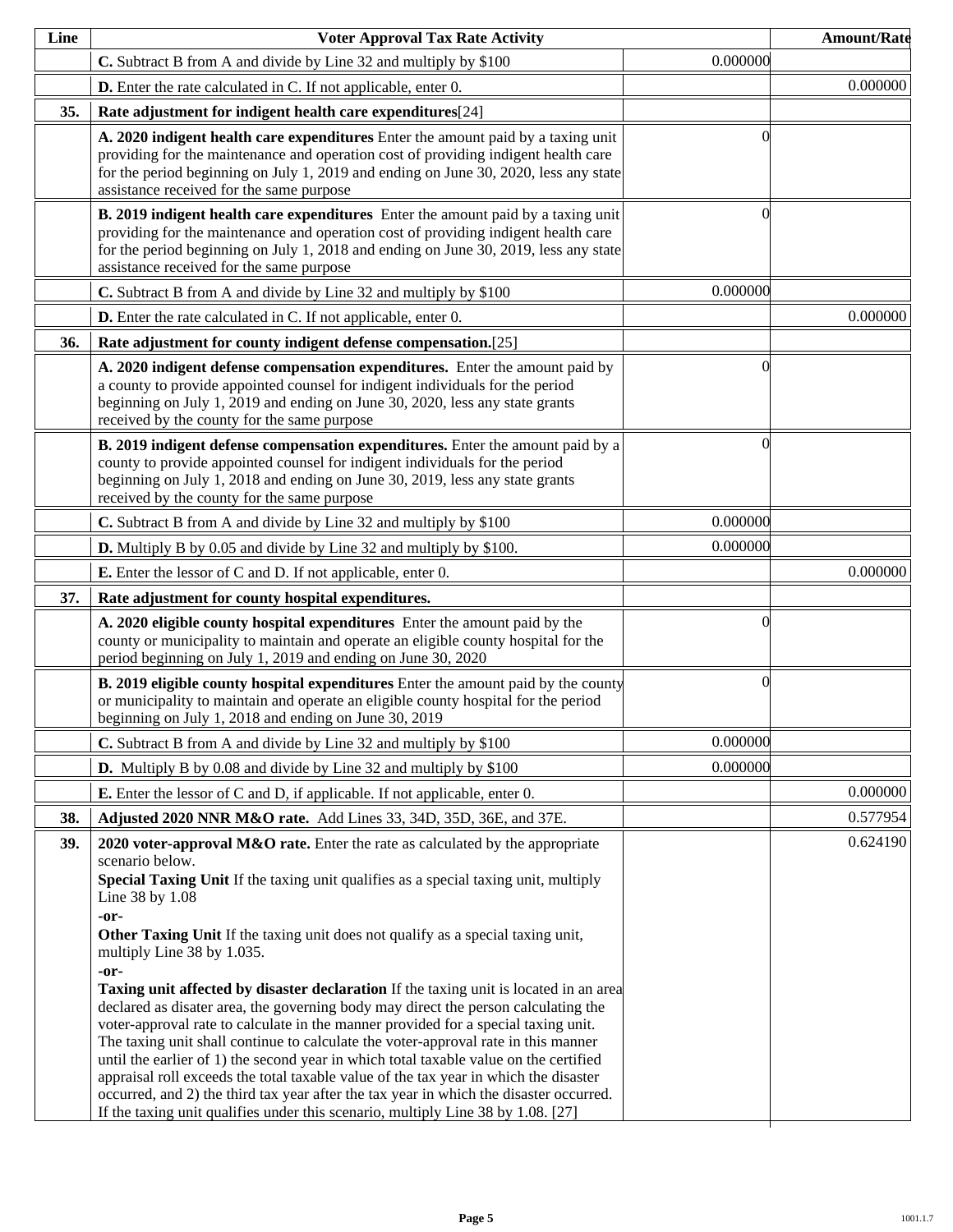| Line | <b>Voter Approval Tax Rate Activity</b>                                                                                                                                                                                                                                                                                                                                               |          | <b>Amount/Rate</b> |
|------|---------------------------------------------------------------------------------------------------------------------------------------------------------------------------------------------------------------------------------------------------------------------------------------------------------------------------------------------------------------------------------------|----------|--------------------|
| 40.  | Total 2020 debt to be paid with property taxes and additional sales tax<br>revenue. Debt means the interest and principal that will be paid on debts that:<br>(1) are paid by property taxes,<br>(2) are secured by property taxes,<br>(3) are scheduled for payment over a period longer than one year, and<br>$(4)$ are not classified in the taxing unit's budget as M&O expenses. |          |                    |
|      | A. Debt also includes contractual payments to other taxing units that have incurred<br>debts on behalf of this taxing unit, if those debts meet the four conditions above.<br>Include only amounts that will be paid from property tax revenue. Do not include<br>appraisal district budget payments.<br>Enter debt amount                                                            | 92,174   |                    |
|      | B. Subtract unencumbered fund amount used to reduce total debt.                                                                                                                                                                                                                                                                                                                       | $\Omega$ |                    |
|      | C. Subtract certified amount spent from sales tax to reduce debt(enter zero if<br>none)                                                                                                                                                                                                                                                                                               |          |                    |
|      | D. Subtract amount paid from other resources                                                                                                                                                                                                                                                                                                                                          | $\Omega$ |                    |
|      | E. Adjusted debt Subtract B, C and D from A                                                                                                                                                                                                                                                                                                                                           |          | 92,174             |
| 41.  | Certified 2019 excess debt collections Enter the amount certified by the collector.                                                                                                                                                                                                                                                                                                   |          | $\overline{0}$     |
| 42.  | Adjusted 2020 debt Subtract Line 41 from Line 40E                                                                                                                                                                                                                                                                                                                                     |          | 92,174             |
| 43.  | 2020 anticipated collection rate.                                                                                                                                                                                                                                                                                                                                                     |          |                    |
|      | A. Enter the 2020 anticipated collection rate certified by the collector                                                                                                                                                                                                                                                                                                              | 100.00   |                    |
|      | <b>B.</b> Enter the 2019 actual collection rate                                                                                                                                                                                                                                                                                                                                       | 0.97     |                    |
|      | C. Enter the 2018 actual collection rate                                                                                                                                                                                                                                                                                                                                              | 0.96     |                    |
|      | D. Enter the 2017 actual collection rate                                                                                                                                                                                                                                                                                                                                              | 0.96     |                    |
|      | <b>E.</b> If the anticipated collection rate in A is lower than actual collection rates in B, C<br>and D, enter the lowest collection rate from B, C and D. If the anticipated rate in A<br>is higher than at least one of the rates in the prior three years, enter the rate from A.<br>Note that the rate can be greater than 100%.                                                 |          | 100.00             |
| 44.  | 2020 debt adjusted for collections. Divide Line 42 by Line 43E.                                                                                                                                                                                                                                                                                                                       |          | 92,174             |
| 45.  | 2020 total taxable value. Enter the amount on Line 21 of the No-New-Revenue<br>Tax Rate Worksheet.                                                                                                                                                                                                                                                                                    |          | 118,057,167        |
| 46.  | 2020 debt rate Divide Line 44 by Line 45 and multiply by \$100.                                                                                                                                                                                                                                                                                                                       |          | 0.078075           |
| 47.  | 2020 voter-approval tax rate. Add Line 39 and 46.                                                                                                                                                                                                                                                                                                                                     |          |                    |
| 48.  | <b>COUNTIES ONLY.</b> Add together the voter-approval tax rate for each type of tax<br>the county livies. The total is the 2020 county voter-approval tax rate.                                                                                                                                                                                                                       |          |                    |
|      | STEP 3 NNR Tax Rate and Voter-Approval Tax Rate Adjustments for Additional Sales tAx to Reduce Property Taxes                                                                                                                                                                                                                                                                         |          |                    |

Cities, counties and hospital districts may levy a sales tax specifically to reduce property taxes. Local voters by election must approve imposing or abolishing the additional sales tax. If approved, the taxing unit must reduce its NNR and voter-approval tax rates to offset the expected sales tax revenue.

This section should only be completed by a county, city or hospital district that is required to adjust its NNR tax rate and/or voterapproval tax rate because it adopted the additional sales tax.

| Line | <b>Additional Sales and Use Tax Worksheet</b>                                                                                                                                                                                                                                                                                                                                                | <b>Amount/Rate</b> |
|------|----------------------------------------------------------------------------------------------------------------------------------------------------------------------------------------------------------------------------------------------------------------------------------------------------------------------------------------------------------------------------------------------|--------------------|
| 49.  | <b>Taxable sales.</b> For taxing units that adopted the sales tax in November 2019 or May<br>2020, enter the Comptroller's estimate of taxable sales for the previous four<br>quarters [32]. Estimates of taxable sales may be obtained through the Comptroller's<br>Allocation Historical Summary webpage. Taxing units that adopted the sales tax<br>before November 2019, skip this line. |                    |
| 50.  | <b>Estimated sales tax revenue.</b> Counties exclude any amount that is or will be spent<br>for economic development grants from the amount of estimated sales tax<br>revenue.[33]<br>Taxing units that adopted the sales tax in November 2019 or in May 2020.<br>Multiply the amount on Line 49 by the sales tax rate (.01, .005 or .0025, as                                               | 232.209            |
|      | applicable) and multiply the result by $.95$ [34] -or-<br>Taxing units that adopted the sales tax before November 2019. Enter the sales<br>tax revenue for the previous four quarters. Do not multiply by .95.                                                                                                                                                                               |                    |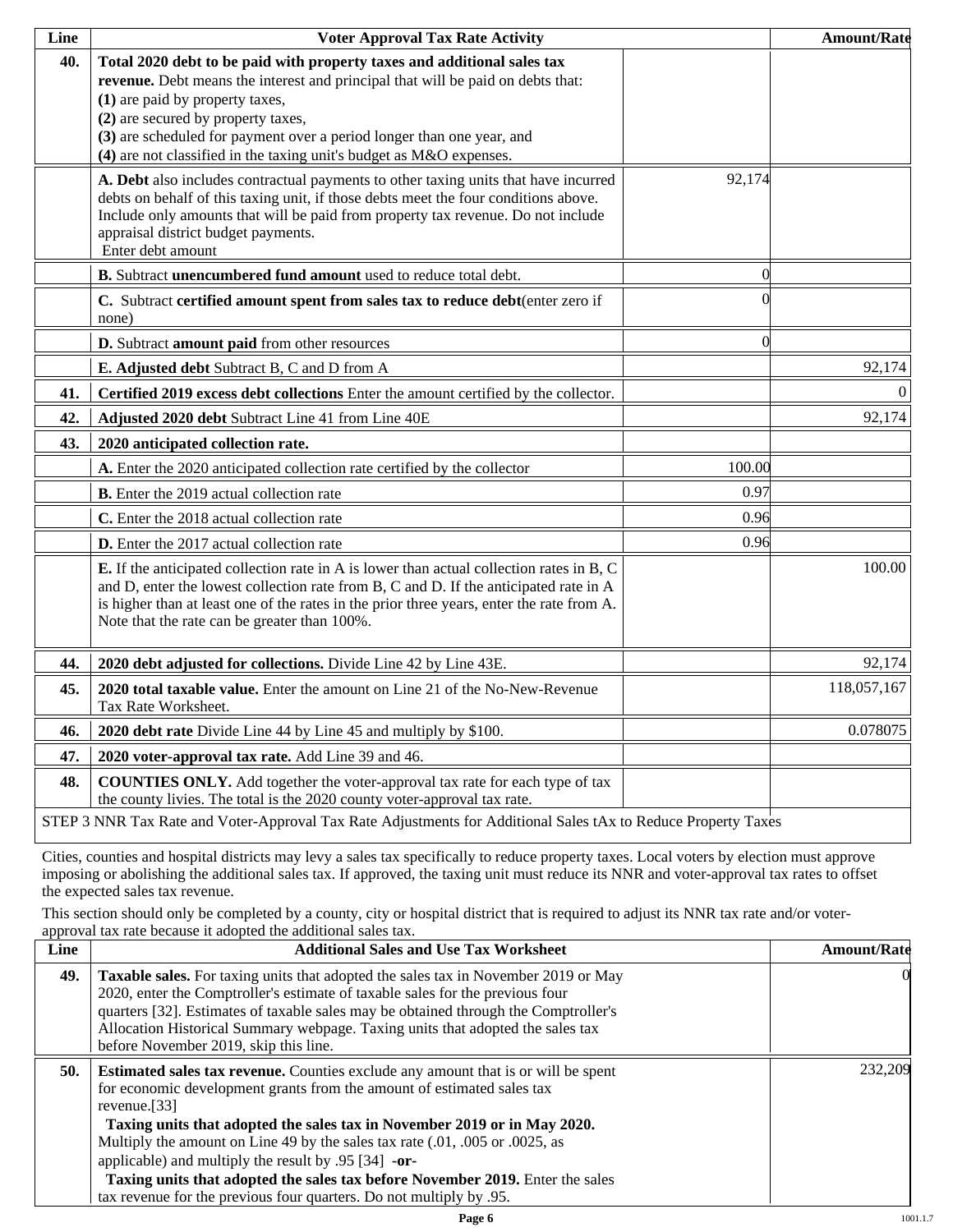| Line | <b>Additional Sales and Use Tax Worksheet</b>                                                                                                                                                                                             | <b>Amount/Rate</b> |
|------|-------------------------------------------------------------------------------------------------------------------------------------------------------------------------------------------------------------------------------------------|--------------------|
| 51.  | <b>2020 total taxable value.</b> Enter the amount from Line 21 of the No-New-Revenue<br>Tax Rate Worksheet                                                                                                                                | 118,057,167        |
| 52.  | Sales tax adjustment rate. Divide Line 50 by Line 51 and multiply by \$100.                                                                                                                                                               | 0.196692           |
| 53.  | 2020 NNR tax rate, unadjusted for sales tax[35]. Enter the rate from Line 26 or<br>27, as applicable, on the No-New-Revenue Tax Rate Worksheet.                                                                                           | \$.413525          |
| 54.  | 2020 NNR tax rate, adjusted for sales tax.<br>Taxing units that adopted the sales tax in November 2019 or in May 2020.<br>Subtract Line 52 from Line 53. Skip to Line 55 if you adopted the additional sales<br>tax before November 2019. | \$.413525          |
| 55.  | 2020 voter-approval tax rate, unadjusted for sales tax. [36] Enter the rate from<br>Line 47 or Line 48 as applicable, of the Voter-Approval Tax Rate<br>Worksheet                                                                         | 0.702265           |
| 56.  | 2020 voter-approval tax rate, adjusted for sales tax.<br>Subtract Line 52 from Line 55.<br>[38]Tex. Tax Code Section<br>[37]Tex. Tax Code Section                                                                                         | 0.505573           |

#### STEP 4: Additional Rollback Protection for Pollution Control

A taxing unit may raise its rate for M&O funds used to pay for a facility, device or method for the control of air, water or land pollution. This includes any land, structure, building, installation, excavation, machinery, equipment or device that is used, constructed, acquired or installed wholly or partly to meet or exceed pollution control requirements. The taxing unit's expenses are those necessary to meet the requirements of a permit issued by the Texas Commission on Environmental Quality (TCEQ). The taxing unit must provide the tax assessor with a copy of the TCEQ letter of determination that states the portion of the cost of the installation for pollution control.

This section should only be completed by a taxing unit that uses M&O Funds to pay for a facility, device or method for the control of air, water or land pollution.

This section should only by completed by a taxing unit that uses M&O funds to pay for a facility, device or method for the control of air, water or land pollution.

| Line | <b>Activity</b>                                                                                                                                                                                                                                    | <b>Amount/Rate</b>      |
|------|----------------------------------------------------------------------------------------------------------------------------------------------------------------------------------------------------------------------------------------------------|-------------------------|
| 57.  | Certified expenses from the Texas Commission on Environmental Quality (TCEQ). Enter the amount<br>certified in the determination letter from TCEQ [37]. The taxing unit shall provide its tax assessor-collector<br>with a copy of the letter.[38] | $\vert \$\text{0}\vert$ |
| 58.  | <b>2020 total taxable value.</b> Enter the amount from Line 21 of the No-New-Revenue Tax Rate Worksheet.                                                                                                                                           | \$118,057,167           |
| 59.  | <b>Additional rate for pollution control.</b> Divide Line 57 by Line 58 and multiply by \$100.                                                                                                                                                     | 0.000000                |
| 60.  | 2020 voter-approval tax rate, adjusted for pollution control. Add Line 59 to one of the following lines<br>(as applicable): Line 47, Line 48 (counties) or Line 56 (taxing units with the additional sales tax).                                   | 0.505573                |

**[37]Tex. Tax Code Section [38]Tex. Tax Code Section**